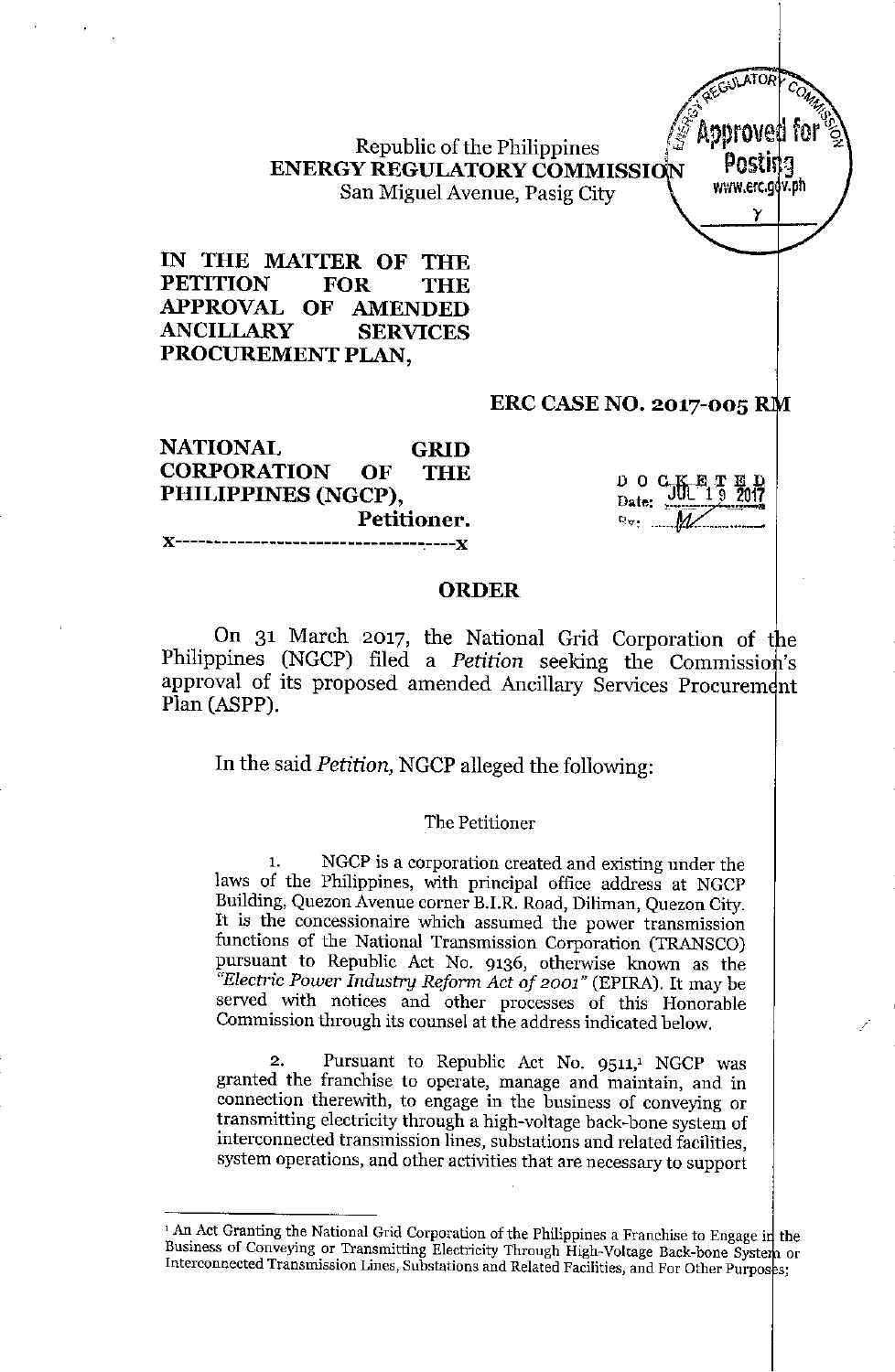**the safe and reliable operation of the transmission system<sup>2</sup> and is authorized to charge its customers at the rates approved by the Honorable Commission.**

3. NGCP as System Operator is responsible for **determining, acquiring, and dispatching the capacity needed to** provide the Grid with Ancillary Services and for developing and **proposing wheeling charges and ancillary service tariffs to the Honorable Commission.**

#### **Nature of the Petition**

**4. This is a petition for the amendment of the 2006** Ancillary Services Procurement Plan (filed under Section 37 of the **EPlRA and Rule 21 of the Honorable Commission's Rules of Practice and Procedure), in order to reflect therein the new provisions on Ancillary Services under the Philippine Grid Code,** 2016 Edition (2016 PGC).

#### Background

**5. In December 2001, the Honorable Commission** adopted the Philippine Grid Code (2001 PGC) through Resolution No. 115 wherein Section 7.3.1.2 thereof provides that  $''(t)$ he System *Operator shall be responsible for determining, acquiring, and dispatching the capacity needed* to *supply the required* Grid *Ancillary* Services *and for developing and proposing Wheeling Charges* and *Ancillary Service tariffs* to *the ERC*".

6. In compliance with the mandate to develop the rate **mechanism for the procurement of ancillary services, National Transmission Corporation (TRANSCO), in August 2002 filed an** Application entitled: *"In the Matter of the Application for the Proposed Rules, Terms and Conditions for Open Access Transmission Service (OATS) and Proposed Terms and Conditions of Ancillary Services,"* docketed as ERC Case No. 2002-253.

**7. In a Decision dated 11February 2004, the Honorable Commission approved the Open Access Transmission Service** (2004 OATS) Rules. Modules D7.3 to D7.5 thereof provides:

*"DY3 Ancillary Services Procurement Plan. The Ancillary Services Procurement Plan shall, for each Ancillary Service:*

*"a) Describe the Ancillary Service* **in** *sufficient detail such that the prospective providers of the service can determine whether they have the capability* to *provide the service.*

*"b)Specify the minimum technical requirements that plant and equipment providing Ancillary Services shall meet.*

<sup>2.</sup> **rd, Section 1;**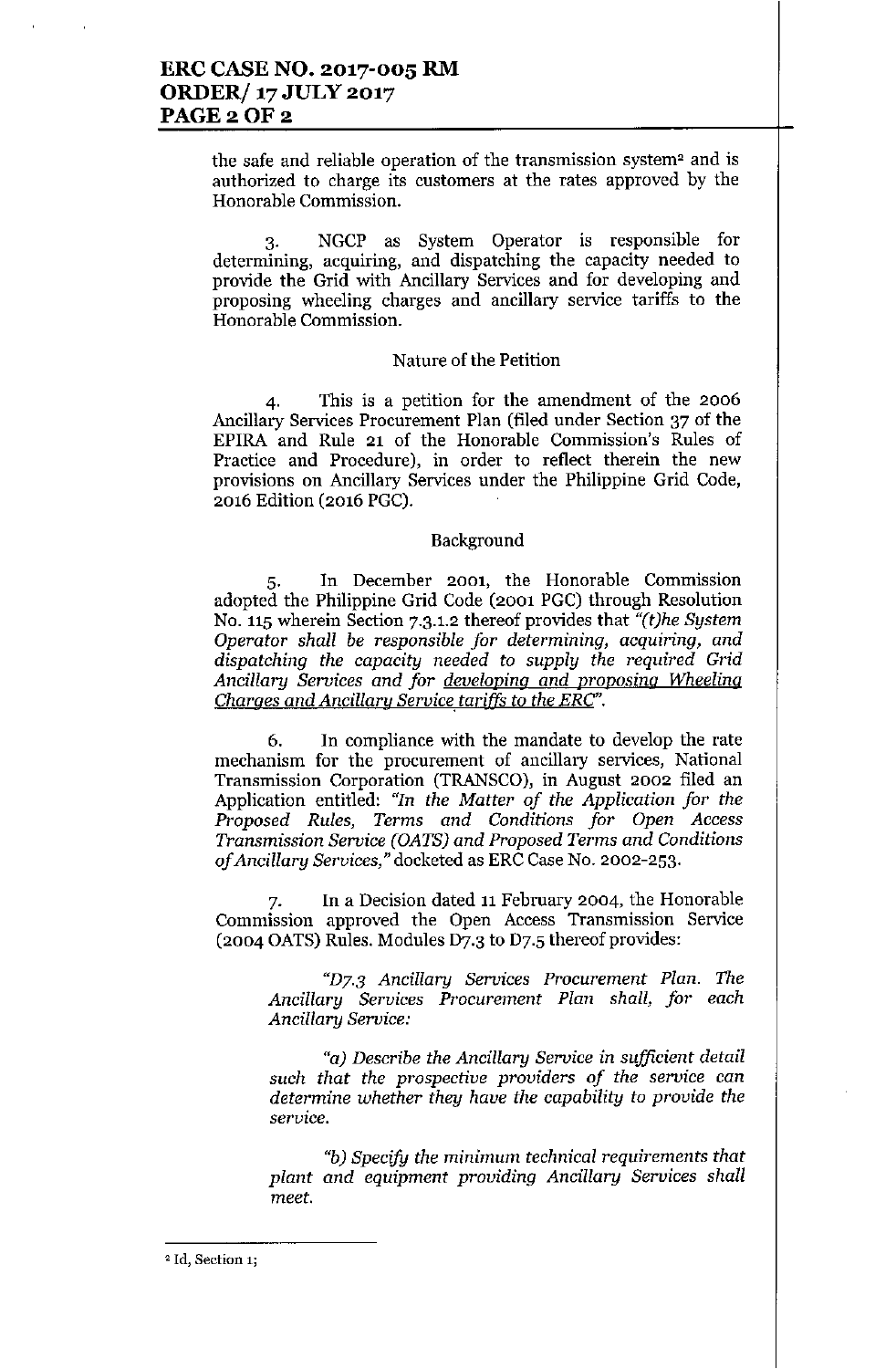"c) *Describe the tests that the System Operator shall use to verify that the plant and Equipment meet the minimum technical requirements.*

*"d) Specify the quantity or level of Ancillary Services required by the System Operator to meet the Power Quality and Reliability performance standards outlined in the Grid Code.*

*"e) Describe the reasoning* or *principles applied by the System Operator in determining the required quantity* **or** *level of Ancillary Services.*

*'<D7.4 Considerations. The Ancillary Services Procurement Plan shall outline the processes that the System Operator shall use to procure each Ancillary Service taking into account the following:* 

*"a) The System Operator shall use market mechanisms to procure each Ancillary Service whenever technology and transaction costs make this practical and efficient; and*

*"b) Until such time* **as** *ancillary service markets are developed, the System Operator shall use transparent processes which encourage all potential providers to compete to supply Ancillary Services required for the System Operator at the best economic cost; and*

"c) *Subsequent to the Spot Market Implementation Date, the processes and mechanisms contained in the WESM Rules.*

*"D7-5 ERC Approval. Every Ancillary Services Procurement Plan shall be approved by the ERC following its development by the System Operator in conjunction with the Grid Management Committee."* **(Underscoring** ours)

8. Thus, TRANSCO developed an ASPP which was **subsequently approved by the Honorable Commission through an** Order dated 29 March 2006 in ERC Case No. 2002-253RC.

9. The ASPP provides for, among others, the Specification of Ancillary Services (Provision 3.1); Technical Requirements (Provision 3.2); and Required Levels of Ancillary Services (Provision 3.3). In the ASPP, the Specification of Ancillary **Services are as follows:**

> a. *Load Following and Frequency Regulation -* **Ancillary Services provides generating capacity necessary to adjust total system generation over short periods of time (e.g. minute by minute) to match system load changes that resulted from random fluctuations in the total Transmission System Load. This is to address the temporary variations in load and unintended fluctuation in generation. (3.1.1)**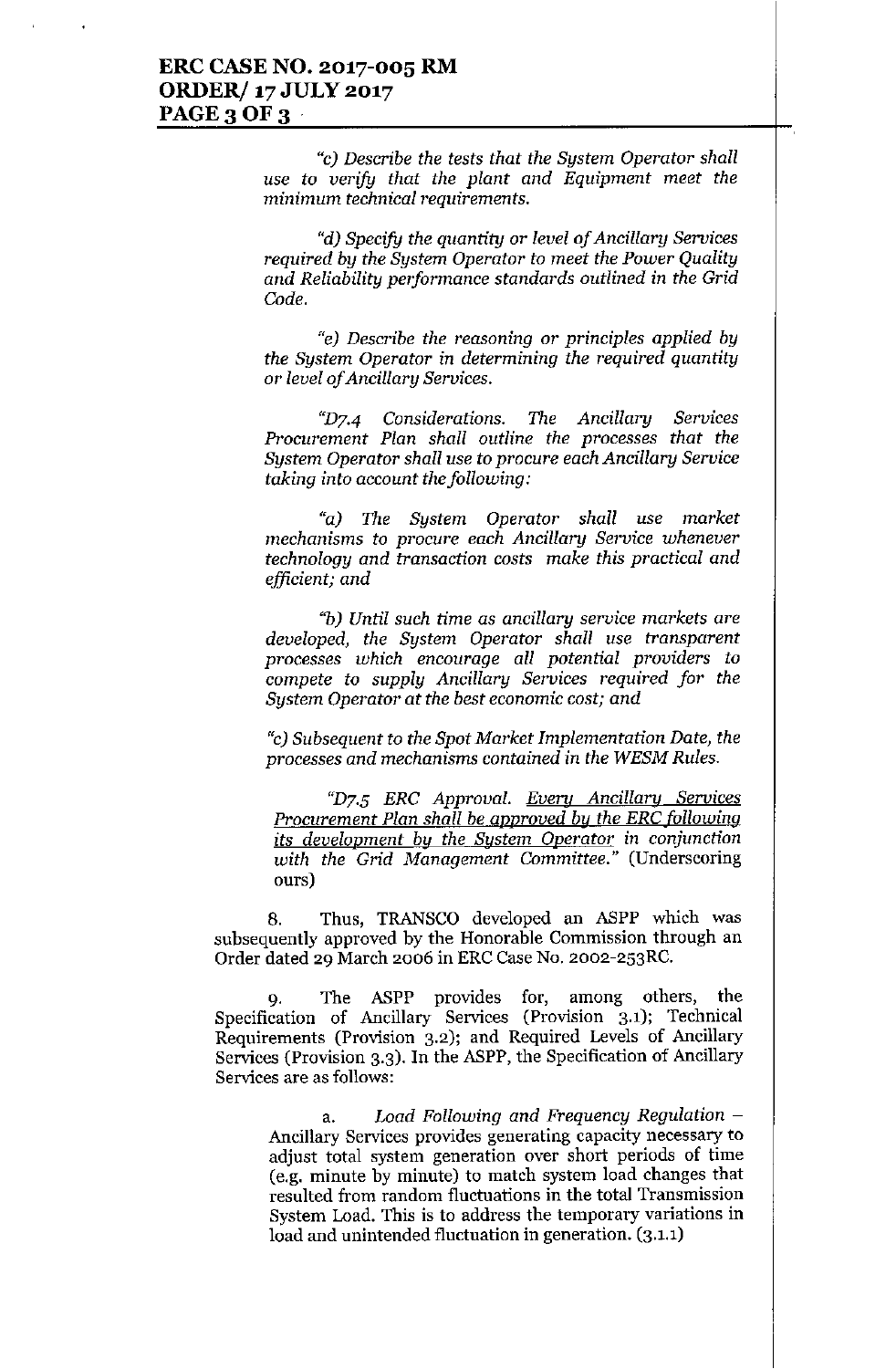b. *Spinning Reserve Ancillary Service -* is the ability of a generating unit, to provide generating capacity necessary to respond immediately to infrequent, but usually large, failures of generating units and/or transmission tie lines. The generating units providing spinning reserve shall be on-line and synchronized to the Grid, operating below its maximum capability, and can automatically respond to change in frequency caused by a loss of large generating unit.  $(3.1.2.1)$ 

c. *Back-up Power Supply -* is sometimes called Cold Reserve or Supplemental Reserve. These are generating units that have fast start capability. It can synchronize within fifteen minutes upon advice of the Control Center and can provide additional energy to the system rapidly. Its capacity shall be sustainable for a minimum period of eight (8) hours.  $(3.1.2.2)$ 

d. *Reactive Power Support Ancillary Service -* is the capability of the generating unit to supply reactive power to, or absorb reactive power from the Transmission network in order to maintain the bus voltage within five percent (5%) of its nominal voltage. (3.1.3)

e. *Black Start Service -* The need for this Ancillary Service arises when event or significant incident will result in a Partial or Total System Blackout. This is the ability of the generating unit, without assistance from the Grid or other external power supply, to recover from a shutdown condition to an operating condition in order to energize the Grid and assist other generating units to start.

10. On 10 May 2006, TRANSCO filed an Application for the approval of the amendments/revisions of the 2004 OATS Rules docketed as ERC Case No. 2006-01SRC. Said application was approved by the Honorable Commission with modifications in its Decision dated 13 December 2006 (now referred to as 2006 OATS Rules). Also, on 2 April 2007, the Honorable Commission approved the amendments to the 2001 PGC (PGC Amendment 1).

11. On 10 February 2009, the Honorable Commission issued a notice inviting all interested stakeholders to submit proposals for amendment and/or comments on the proposed amendments to the ASPP in order to reflect the 2006 OATS Rules and PGC Amendment 1in the ASPP. Expository presentations and public consultations were held on 17 to 20 February 2009. Thereafter, the Honorable Commission again issued several notices inviting interested stakeholders to submit comments and to attend the expository hearings and public consultation on the proposed amendments.

12. On 5 October 2016, the Honorable Commission promulgated Resolution No. 22, Series of 2016, entitled: "A *Resolution Approving the Publication of the Approved Philippine Grid Code,* 2016 *Edition"* (2016 PGC). The 2016 PGC adopted the latest international standards and practices in the operation of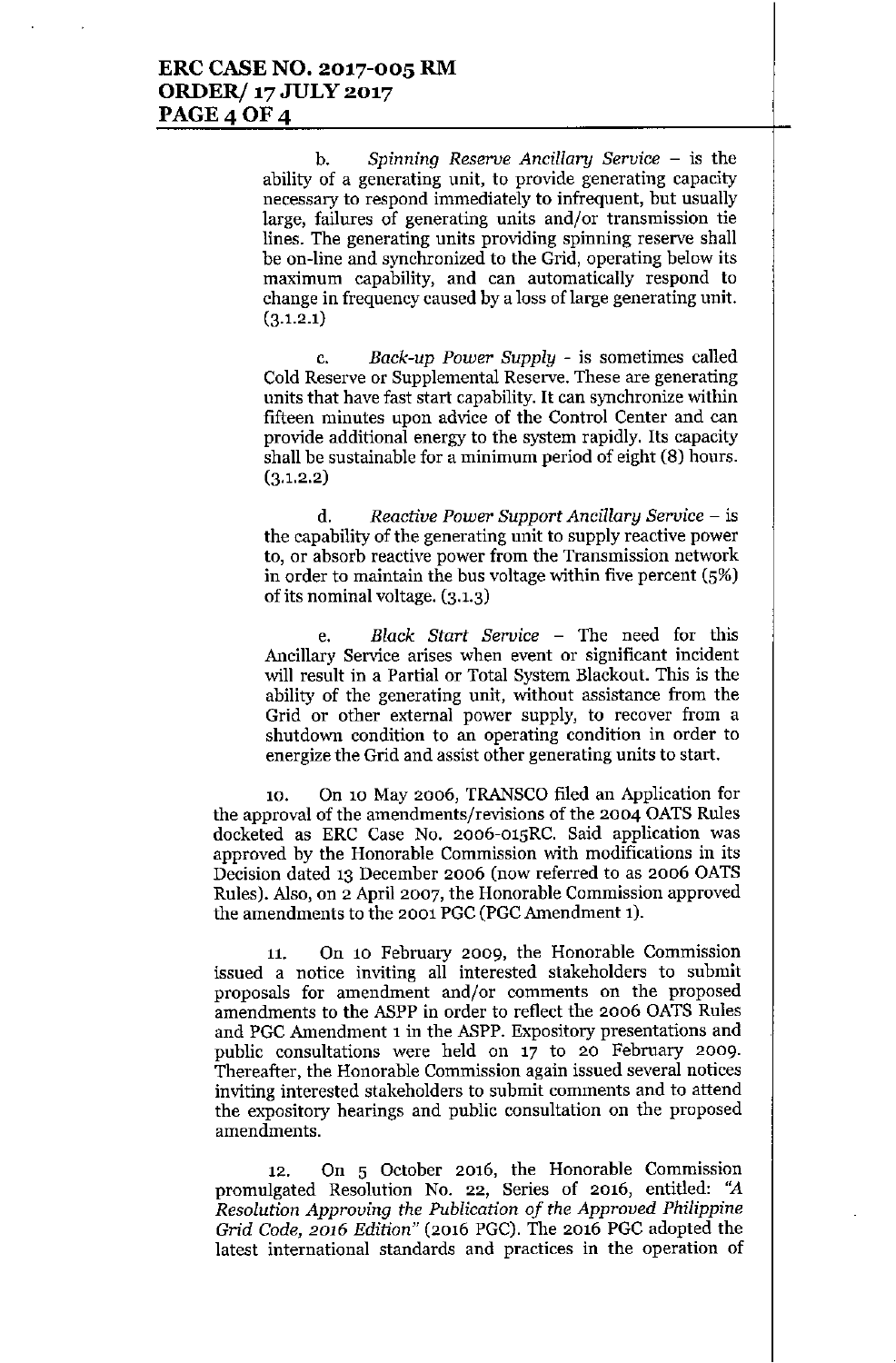## **ERC CASE NO. 2017-00S RM ORDER/ 17 JULY 2017 PAGE 5 OF 5**

**ancillary services. As a consequence, there is now a need to amend** the ASPP in order to harmonize it with the 2016 PGC, particularly with Section GO 6.6 of the 2016 PGC.

13. ASPP3. **Thus, NGCP submits its proposed amendments to the**

### **Brief Discussion**

**14. The current types of reserves and their order of** priority are found in Section 7.6.1 of the 2001 PGC (adopted in **Section 3.1 of the ASPP). However, these provisions were amended** in Sections 6.6.5, 6.6.6 and 6.6.7 of the 2016 PGC which developed **the new types of reserves and order of priority, as follows:**

| 2001 PGC                                    | 2016 PGC                |
|---------------------------------------------|-------------------------|
| Load Following & Frequency                  |                         |
| Regulation                                  | Secondary Reserve       |
| • Primary Response                          |                         |
| <b>Secondary Response</b><br>$\blacksquare$ |                         |
| <b>Contingency Reserve</b>                  |                         |
| • Spinning Reserve                          | <b>Primary Reserve</b>  |
| <b>Primary Response</b>                     |                         |
| <b>Secondary Response</b><br>$\blacksquare$ | <b>Tertiary Reserve</b> |
| Back-up Power Supply<br>$\blacksquare$      |                         |

15. Together with the amendment on the types of **reserves, the 2016 PGC also provides the respective modes and** frequency controls that must be reflected in the ASPP, as follows:

| Reserve                                    | Control Mode                                                                                                     | Function                                                                                                                                                                  |  |
|--------------------------------------------|------------------------------------------------------------------------------------------------------------------|---------------------------------------------------------------------------------------------------------------------------------------------------------------------------|--|
| Secondary<br>Reserve<br>(Section<br>6.6.6) | The generating unit<br>providing secondary<br>reserve shall operate in<br><b>Automatic Generation</b><br>Control | To restore frequency from<br>quasi-steady state value as<br>established by the Primary<br><b>Response of Generating</b><br>Units back to the nominal<br>Frequency of 60Hz |  |
| Primary<br>Reserve<br>(Sections)<br>6.6.5) | The primary reserve<br>shall be provided by the<br>generating units<br>operating under<br>Governor Control Mode  | To replace the capacity lost<br>during contingent events                                                                                                                  |  |
| Tertiary<br>Reserve<br>(Section<br>1.7)    | The generating unit<br>providing tertiary<br>reserve shall connect<br>manually or<br>automatically.              | The Tertiary Reserve shall be<br>used in replenishing the<br>Secondary Reserve and in<br>the events enumerated in<br>Section 6.6.7.1                                      |  |

**16. Further, another new provision found in the 2016** PGC that must be included in the ASPP is the Frequency Response **Obligation (Section 6.6.3), which provides for the minimum**

<sup>3</sup> **NGCP opted to introduce amendments to the ASPP using the September 2009 draft of ASP in deference to the previous evaluations made by the Honorable Commission, and duly submi ted. comments** of the **industry stakeholders.**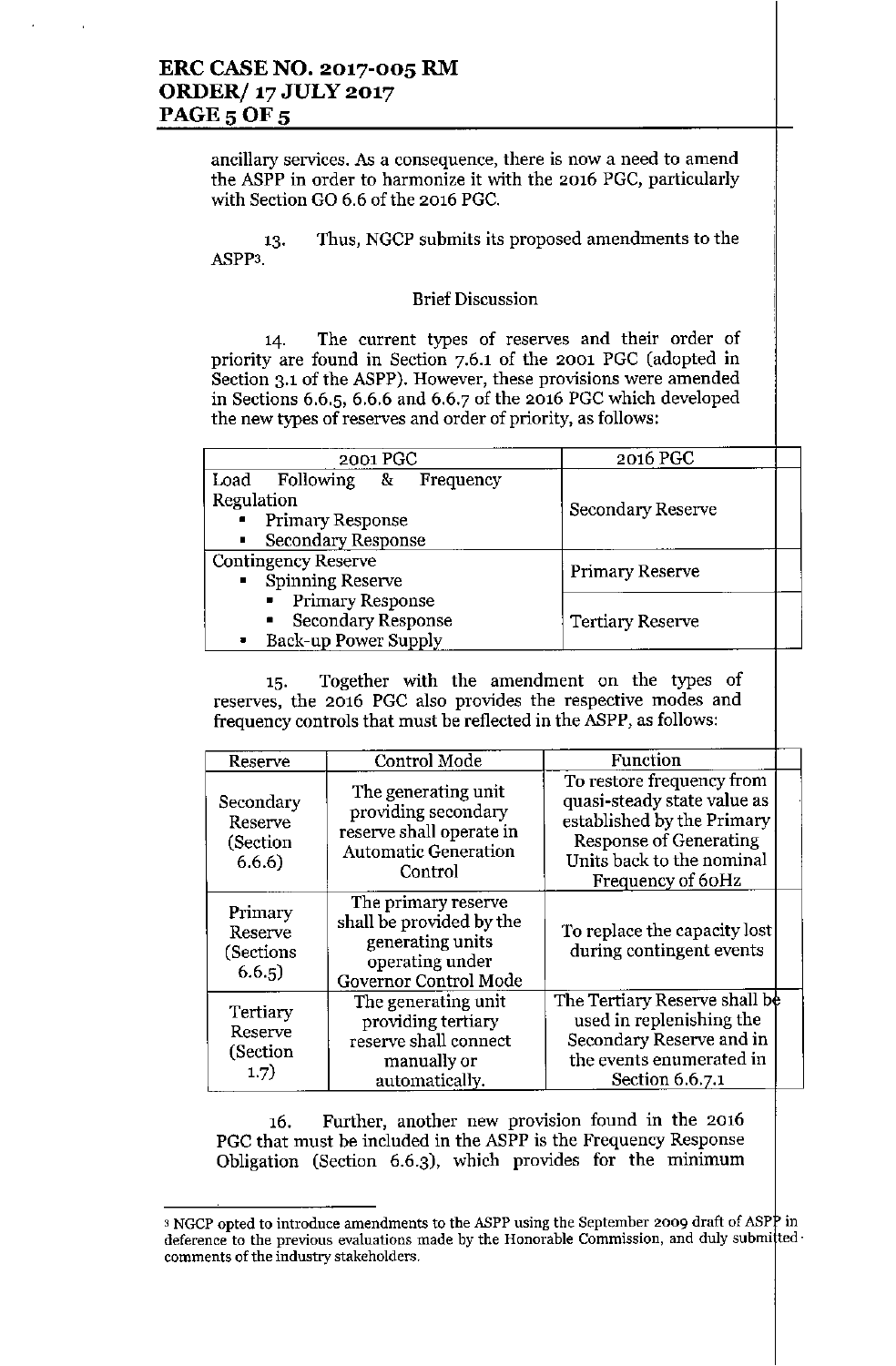## **ERC CASE NO. 2017-005 RM ORDER/ 17 JULY 2017 PAGE60F6**

Frequency Response that shall be maintained by the SO in the Grid, as follows:

|                                             | Luzon | Visayas | Mindanao |
|---------------------------------------------|-------|---------|----------|
| Staring Frequency(Hz)                       | 60    | 60      | 60       |
| Target Minimum Frequency (Hz)               | 59.2  | 59.2    | 59.2     |
| Contingency Protection Criterion (MW)       | 600   | 150     | 160      |
| Frequency Response Obligation<br>(MW/O.1Hz) | 75    | 20      | 20       |

**17. Moreover, NGCP moves for the inclusion of the following provisions:**

**a. On** *Procurement.* **NGCP will procure the ancillary services as follows:**

**i.** *Primary Reserve Ancillary Service and Secondary Reserve Ancillary Service -* **through a long term** ASPA which should not be included in the WESM Energy **and Reserve co-optimization;**

**n.** *Tertiary Reserve Ancillary Service -* **through** ASPA or WESM Reserve Market which could be cooptimized with the energy market provided that there is **sufficient mitigating measure to prevent abuse of market power such as but not limited to secondary price cap for** reserves approved by the ERC;

**iii.** *Reactive Power Support and Black Start Ancillary Services -* through long term ASPA only; and

b. *On Transition Period.*

All approved and existing ASPA shall remain in full **force and effect until their termination date, unless the accredited power plant of the AS Provider cannot comply with the technical requirements provided in the 2016 PGC.** Accordingly, the AS categories of the ASPA will be converted **as follows:**

- **i. Contingency Reserve - Primary Reserve;**
- **ii. Dispatchable Reserve - Tertiary Reserve; and**
- **lll. Regulating Reserve - Secondary Reserve.**

**However, the AS Provider with an existing** ASP A **may opt to renegotiate its offer in a new** ASP A **that will be filed to the Honorable Commission for approval.**

A copy of the proposed amendments to the ASPP which **contains the proposals ofNGCP is attached as Annex** *"A."*

#### PRAYER

ACCORDINGLY, NGCP respectfully prays for the Honorable **Commission to:**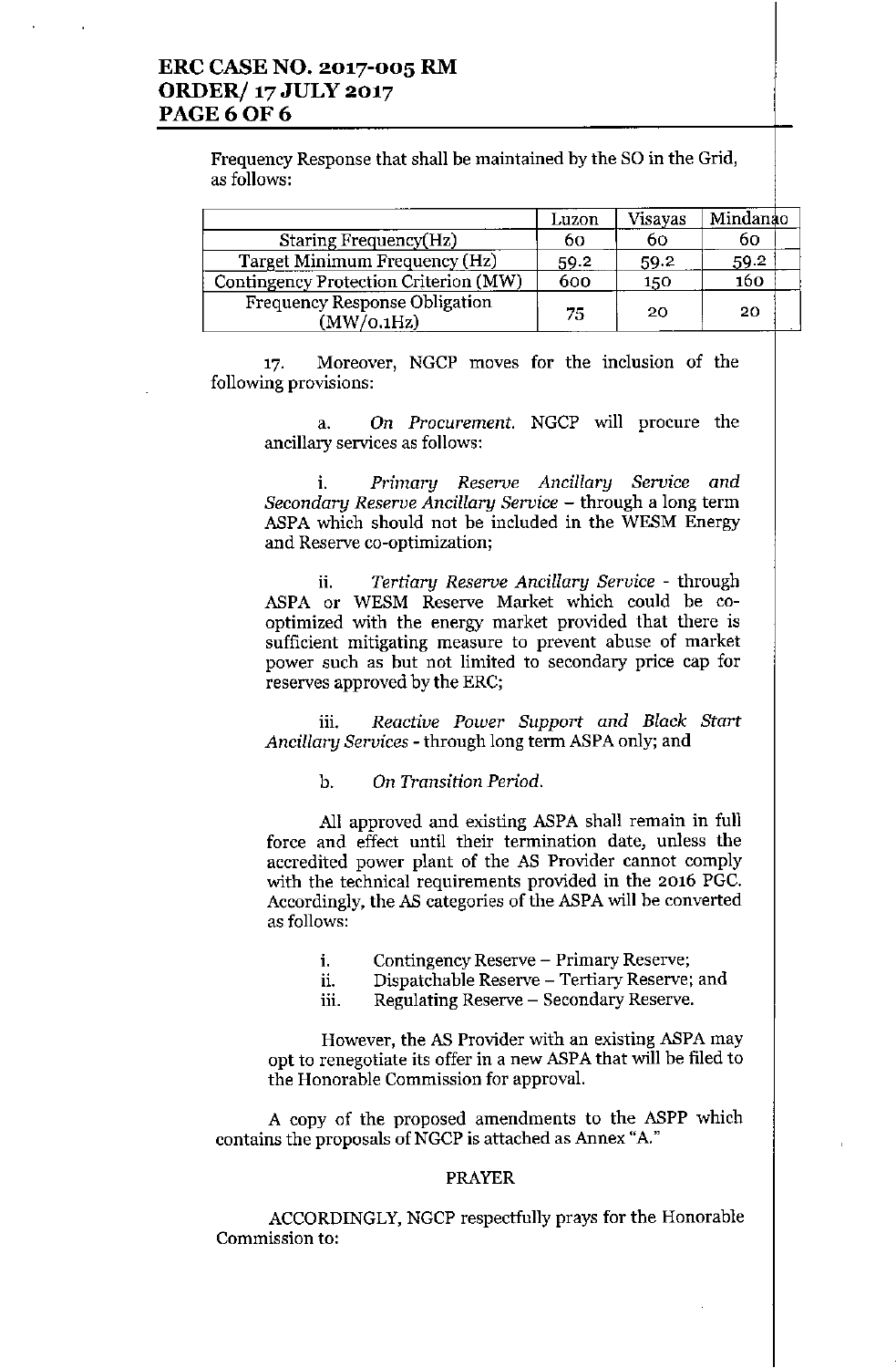1. EXERCISE its rule-making power under Section 37 of **the EPlRA, and Rule 21 of its Rules of Practice and Procedure; and**

2. APPROVE the proposed amendments to the ASPP, **after notice and public consultation.**

NGCP prays for other just and equitable relief under the **premises.**

Finding the said *Petition* sufficient in substance with the required fees having been paid, the Commission issued an Order and a *Notice* of *Proposed Rule Making*, both dated 20 June 2017, setting the case for public consultation on various dates.

However, Petitioner NGCP filed an *Urgent Motion* on 10 July 2017 with even date, praying for the reconsideration of the Order and for the Commission to acquire jurisdiction over the petition by the mere posting of the proposed ASPP on its website, or in the alternative, issue another order directing NGCP to publish the proposed ASPP once in a newspaper of general circulation within a reasonable time prior to the initial hearing date.

Now, therefore, the Commission hereby sets anew the instant *Petition* for public consultation on the following dates:

| Date and Time                        | Venue                                                                                   | <b>Purpose</b>                                                                                           |
|--------------------------------------|-----------------------------------------------------------------------------------------|----------------------------------------------------------------------------------------------------------|
| 7 August 2017<br>(Mon)<br>9:00 A.M.  | ERC Hearing Room,<br>15th Floor, Pacific<br>Center San Miguel<br>Avenue, Pasig City     | Determination of<br>compliance with the<br>jurisdictional<br>requirements and<br>expository presentation |
| 9 August 2017<br>(Wed)<br>9:00 A.M.  | Cebu Parklane Hotel<br>Archbishop Reyes<br>Avenue and Escario St.,<br>Cebu City         | Expository presentation                                                                                  |
| 11 August 2017<br>(Fri)<br>9:00 A.M. | Marco Polo Davao<br>Claro M. Recto Street,<br>Davao City                                | Expository presentation                                                                                  |
| 23 August 2017<br>(Wed)<br>9:00 A.M. | Seda Atria Hotel<br>Donato Pison Avenue,<br>Brgy. San Rafael<br>Mandurriao, Iloilo City | Public consultation for<br>Western Visayas                                                               |
| 25 August 2017<br>(Fri)<br>9:00 A.M. | Sabin Resort Hotel<br>Bantique, Ormoc, Leyte                                            | Public consultation for<br>Eastern Visayas                                                               |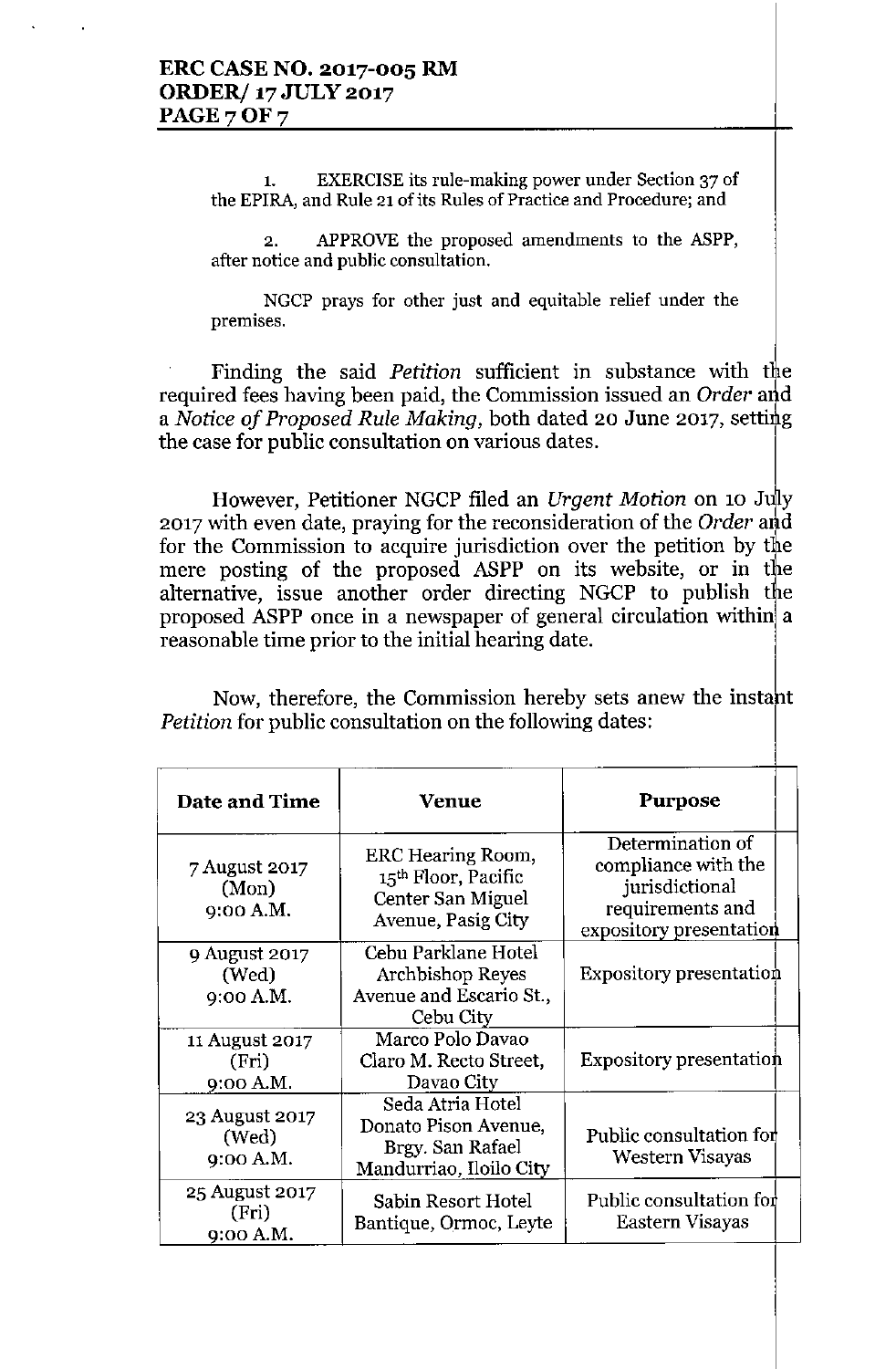# **ERC CASE NO. 2017-005 RM ORDER/ 17 JULY 2017 PAGE80F8**

| 30 August 2017<br>(Wed)<br>9:00 A.M.    | N Hotel<br>Kauswagan Highway<br>Cagayan de Oro City                                                             | Public consultation for<br>Western Mindanao  |
|-----------------------------------------|-----------------------------------------------------------------------------------------------------------------|----------------------------------------------|
| 6 September<br>2017 (Wed)<br>9:00 A.M.  | <b>Greenleaf Hotel</b><br>San Miguel Street,<br><b>General Santos City</b>                                      | Public consultation for<br>Southern Mindanao |
| 13 September<br>2017 (Wed)<br>9:00 A.M. | One Tagaytay Place<br><b>Hotel Suites</b><br>445 Tagaytay-Calamba<br>Road, Barrio Sungay<br>West, Tagaytay City | Public consultation for<br>Southern Luzon    |
| 15 September<br>2017 (Fri)<br>9:00 A.M. | Microtel Baguio<br>5 Marcoville,<br><b>Upper Session Road,</b><br><b>Baguio City</b>                            | Public consultation for<br>Northern Luzon    |

Accordingly, Petitioner is hereby directed to:

- 1) Cause the publication of the attached *Notice* of *Proposed Rule-Making* in two (2) newspapers of nationwide circulation in the Philippines at its own expense, twice  $(2x)$ within two  $(2)$  successive weeks, the dates of publication not being less than seven  $(7)$  days apart and the date of the last publication to be made not later than ten  $(10)$  days before the date of the scheduled initial hearing;
- 2) Furnish with copies of this *Order* and the attached *Notice of Proposed Rule-Making* the offices of the City Mayor and the Local Government Unit (LGU) legislative body of Quezon City for the appropriate posting thereof on their respective bulletin boards;
- 3) Inform of the filing of the *Petition*, the reasons therefor, and of the scheduled hearing thereon, the consumers within the affected franchise area, by any other means available and appropriate;
- 4) Furnish with copies of this *Order* and the attached *Notice of* Proposed Rule-Making, the Office of the Solicitor General (OSG), the Commission on Audit (COA), and the Committees on Energy of both Houses of Congress. They are hereby requested, if they so desire to send their duly authorized representatives at the scheduled hearing; and
- 5) Furnish with copies of the *Petition* and the attachments all those making requests therefor, subject to reimbursement of reasonable photocopying costs.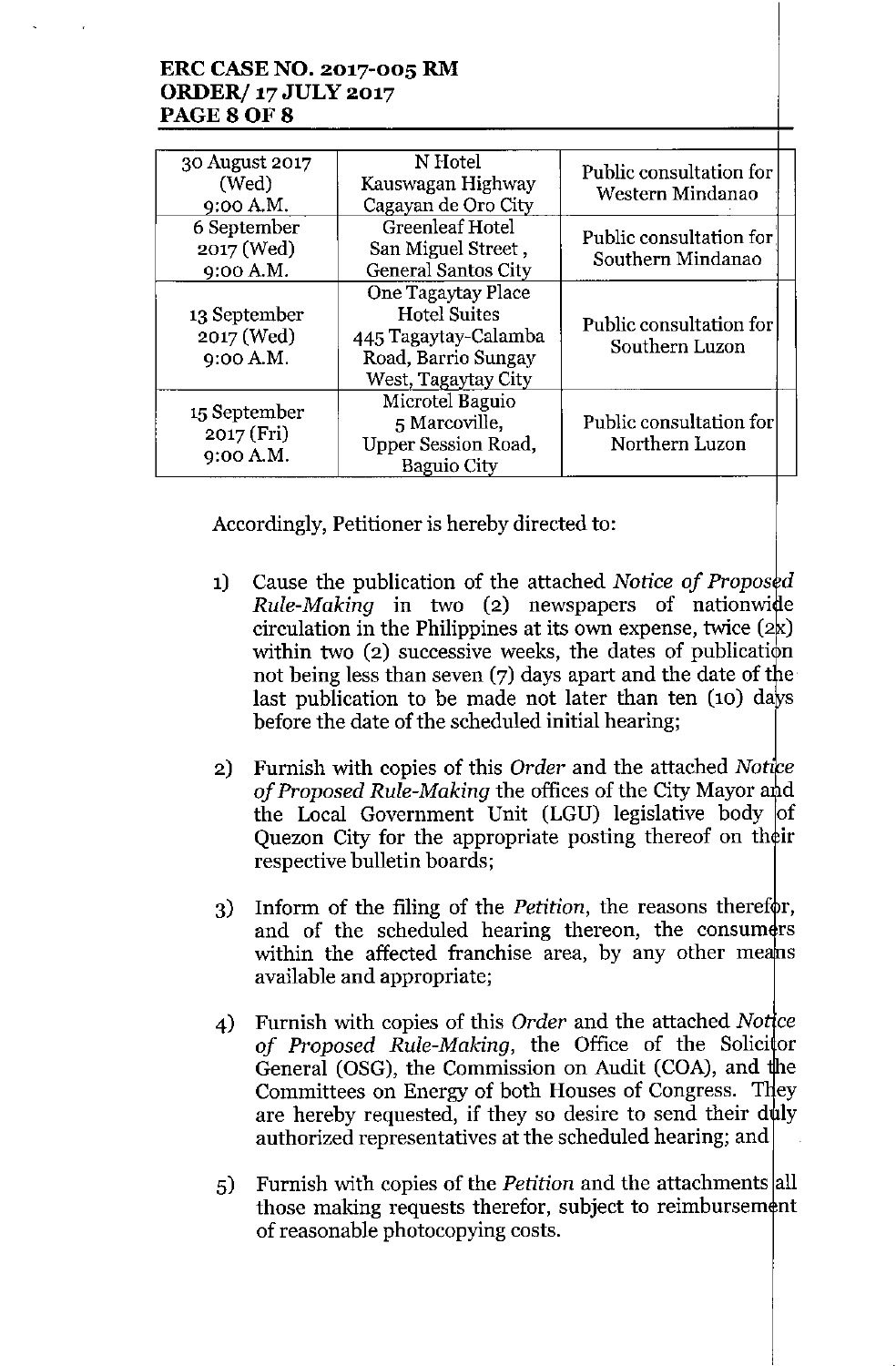On the date of the initial hearing, Petitioner must submit to the Commission its written compliance with the aforementioned<br>iurisdictional requirements attaching therewith. methodically jurisdictional requirements attaching therewith, arranged and duly marked the following:

- 1) The evidence of publication of the attached *Notice if Proposed Rule-Making* consisting of affidavits of the Editors or Business Managers of the newspapers where the said *Notice* of *Proposed Rule-Making* were published, and the complete issues of the said newspapers;
- 2) The evidence of actual posting of this *Order* and the attached *Notice of Proposed Rule-Making* consisting f certifications issued to that effect, signed by the aforementioned Mayor and LGU legislative bodies or their duly authorized representatives, bearing the seals of their offices;
- 3) The evidence of other means employed by Petitioner  $\uparrow$ inform of the filing of the *Petition*, the reasons therefore, and of the scheduled hearing thereon, the consumers within the affected franchise area;
- 4) The evidence of receipt of copies of this *Order* and the attached *Notice* of *Proposed Rule-Making* by the Office of the Solicitor General (OSG), the Commission on Audit  $(COA)$ , and the Committees on Energy of both Houses of Congress;
- 5) The evidence of receipt of copies of the *Petition*, and the attachments by all those making requests therefor, if any; and
- 6) Such other proofs of compliance with the requirements of the Commission.

Likewise, all interested parties are required to submit their written comments on the *Petition* on or before **16 August 20** 7. Those who have submitted their written comments within the said period shall be given priority during the public consultations.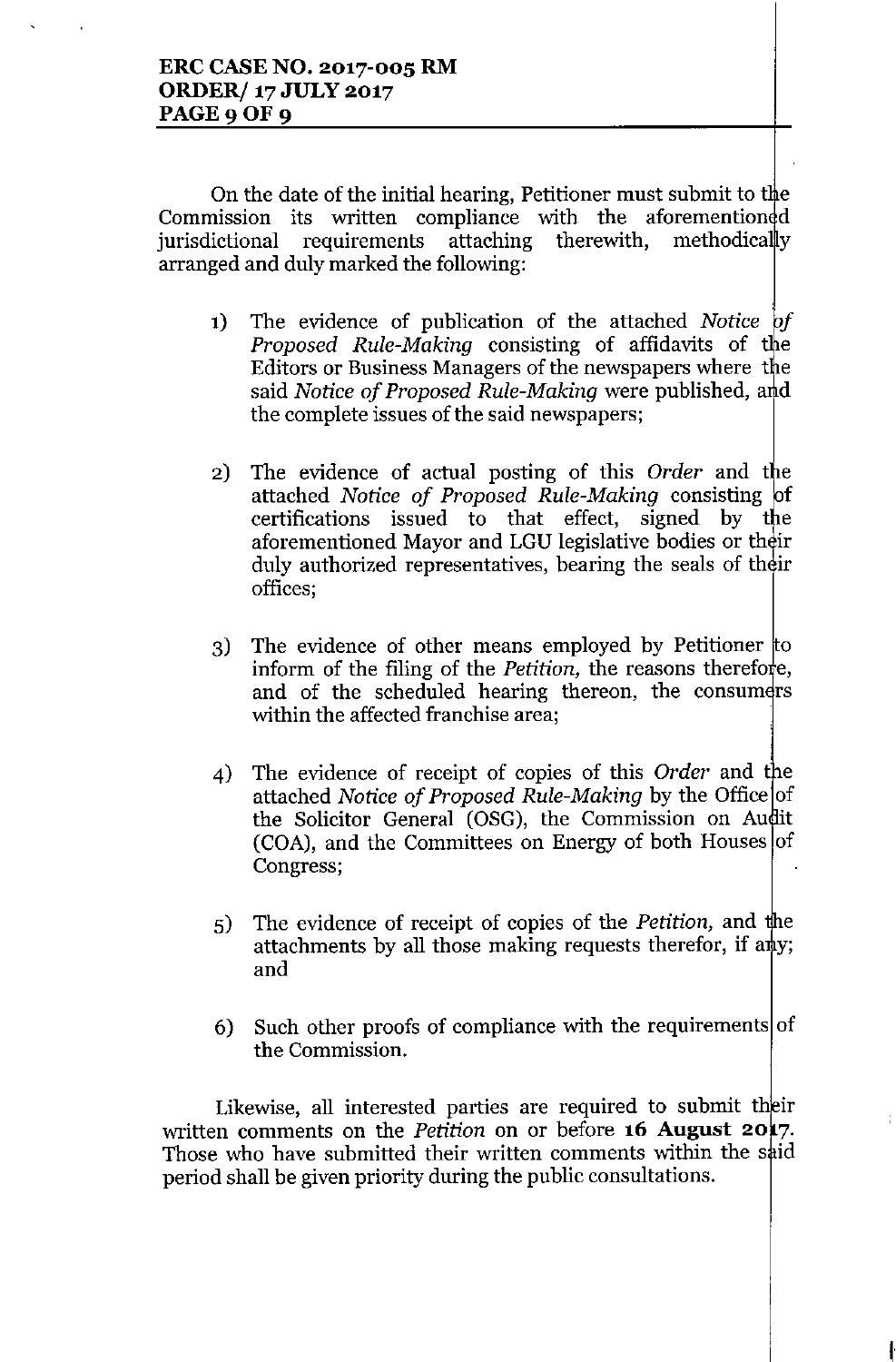## **ERC CASE NO. 2017-005 RM ORDER/ 17 JULY 2017 PAGE 10 OF 10**

Failure of Petitioner to comply with the above requirements within the prescribed period shall be a ground for cancellation of the scheduled hearing, and the resetting of which shall be  $six(6)$  months from the said date of cancellation.

Petitioner must also be prepared to make an expository presentation of the instant *Petition* aided by whatever communication medium that it may deem appropriate for the purpose, in order to put in plain words and explain, for the benefit of the consumers and other concerned parties, what the *Petition* is all about and the reasons and justifications being cited in support thereof.

# SO ORDERED.

Pasig City, 17 July 2017.

FOR AND BY AUTHORITY OF THE COMMISSION:

**ALFRÉDO***J***. NON** *Officer-in-Charge of the ERC*

f

LS: KRO/KTB/RFM